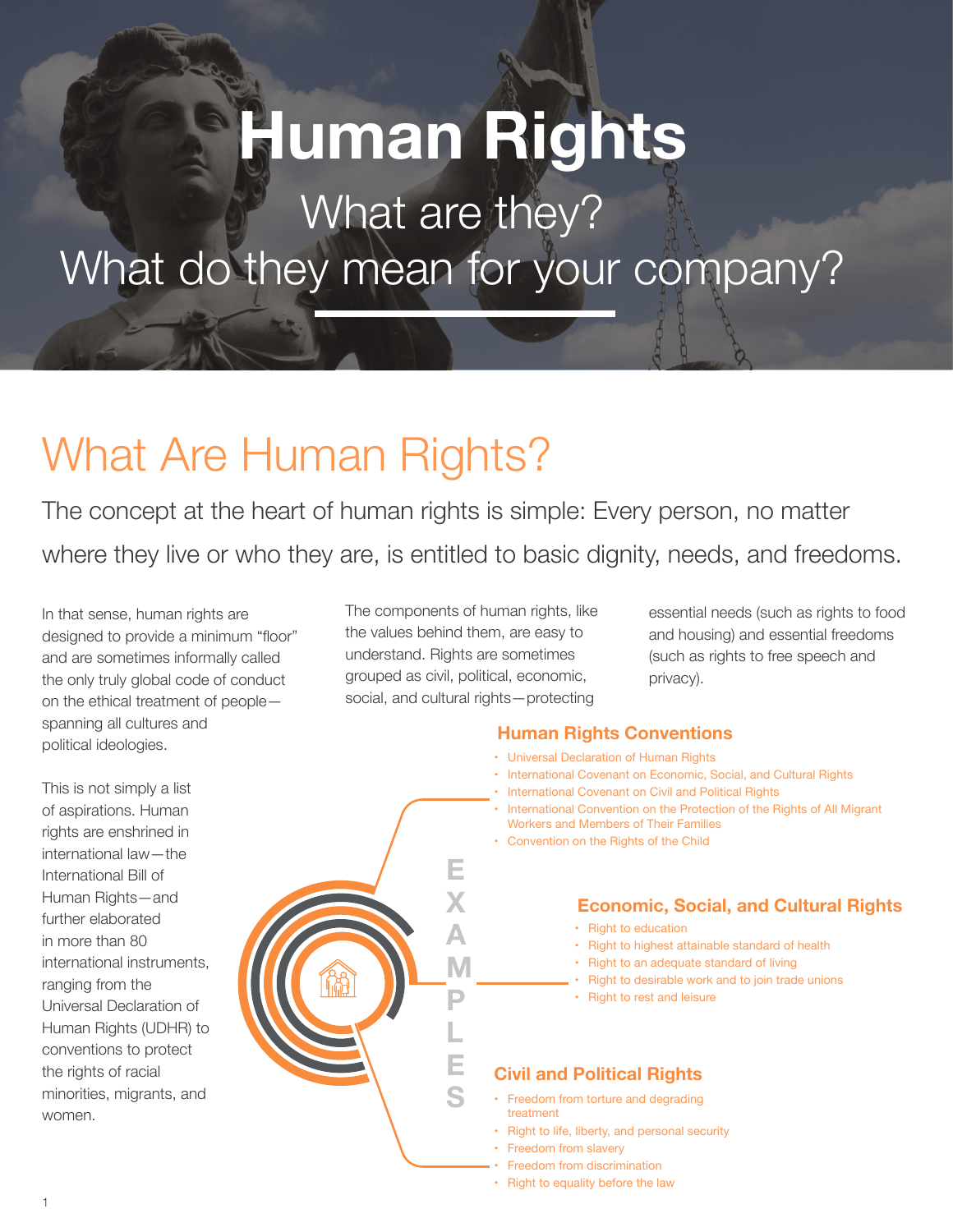But human rights do not simply define the dignity and freedoms to which each person is entitled. They also define the actors with the responsibilities to provide them. Governments hold the primary responsibility for safeguarding human rights. Businesses also have an important role to play.

It scarcely needs to be stated that companies have the potential to promote or violate nearly every human right. Businesses create jobs, produce food, provide healthcare, and unlock livelihoods. But they can also discriminate against different groups, invade privacy, displace vulnerable populations, pollute drinking water,

Governments hold the primary responsibility for safeguarding human rights. Businesses also have an important role to play.

and employ workers under exploitative conditions.

For many years, it was hotly debated whether responsibilities toward international human rights could or should apply to companies. Governments, after all, created, signed, and ratified human rights

commitments. But as our world globalized, it became clear that companies have extensive impacts on human rights. The UN took up the question, and a global consensus was reached in 2011 that companies indeed do have responsibilities for human rights.

**Private-sector human rights** impacts cut across all business functions. Human rights are relevant to the entire company, not just a few departments.

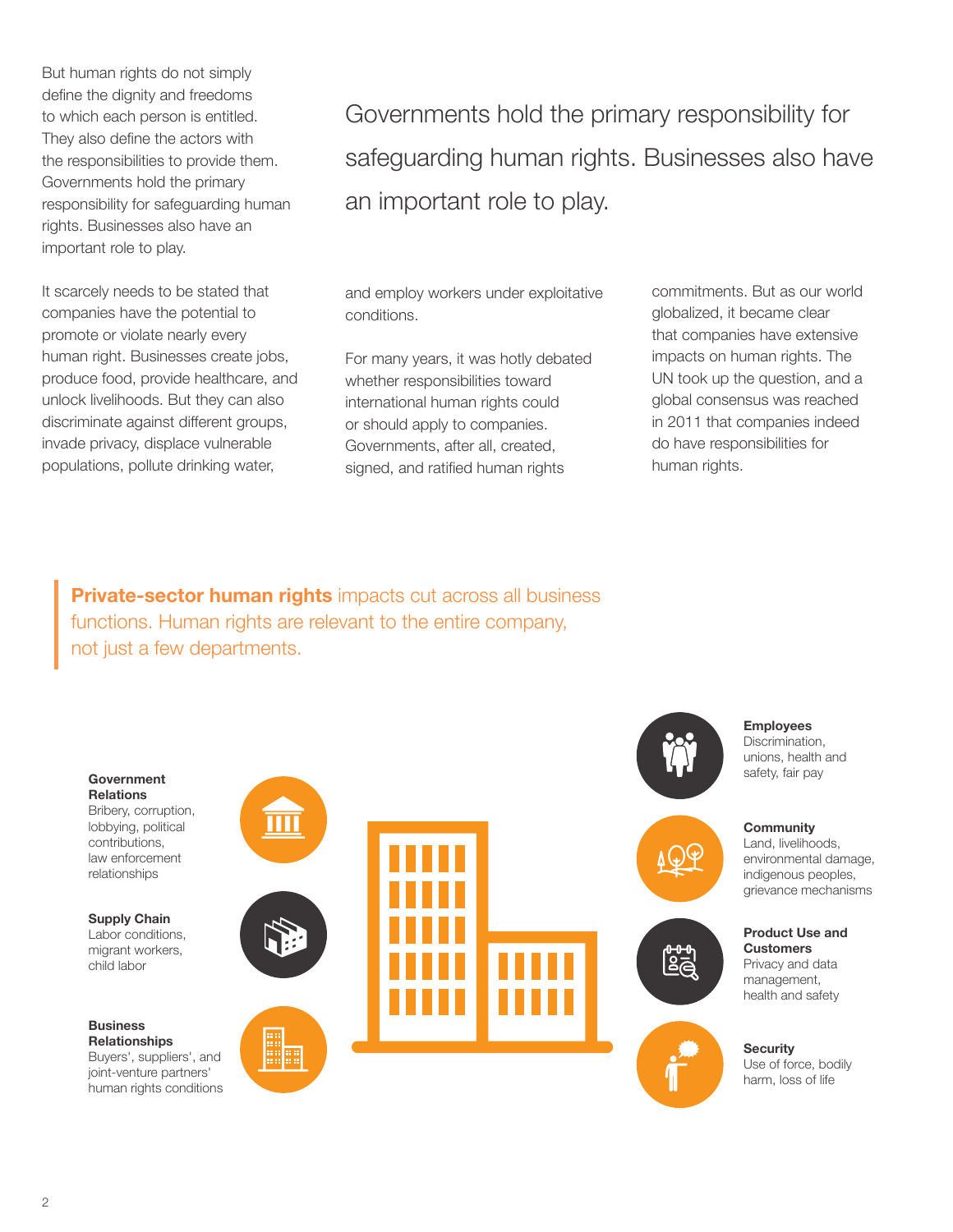### Business Respect for Human Rights: **UN Guiding Principles** on Business and Human Rights

In 2011, the United Nations endorsed the UN Guiding Principles on Business and Human Rights (UN Guiding Principles). Aimed at preventing private-sector human rights abuses, the UN Guiding Principles define the responsibilities of businesses for respecting human rights and provide guidance on how to meet those responsibilities.

Unanimously endorsed by the UN Human Rights Council and supported by global corporations, governments, and civil society across the ideological spectrum, the UN Guiding Principles are based on three pillars:



#### **1 3 States have a duty to PROTECT human rights.**

This means preventing human rights violations by businesses through effective policies, regulations, legislation, incentives, and enforcement.

#### **2 Businesses have a responsibility to RESPECT human rights.**

This means refraining from violating human rights in all their operations by putting in place good due diligence to effectively identify and manage adverse impacts.

#### **Individuals whose human rights are harmed by businesses must have ACCESS TO REMEDY.**

This means governments should provide effective judicial and nonjudicial systems for investigating and redressing human rights violations. Companies, for their part, should ensure that effective operational-level grievance mechanisms are available and take part in government remedy systems in good faith.

## What Are **Companies' Responsibilities?**

According to the UN Guiding Principles, companies are obliged to respect human rights wherever they operate, regardless of their size, industry, or any failure by the host country to protect human rights. This means that companies must carry out three distinct but related tasks: express their commitment through a human rights policy, conduct ongoing human rights due diligence, and provide remedy where they cause or contribute to a human rights violation.

Implementing these aspects of the corporate responsibility to respect human rights requires companies to think differently about how they

assess impacts and engage with their suppliers, customers, and partners. In particular, it means:

» Focusing on the risk of harm to people, rather than to the company.

» Engaging proactively with people at heightened risk of harm, particularly marginalized groups (such as children, indigenous people, impoverished people, migrants, minorities, and women), by consulting them directly and by addressing barriers to effective engagement, such as language, culture, or access to information.

» Identifying and preventing

human rights abuses in suppliers, contractors, and other business partners. Understanding the complexity of the company's human rights footprint requires an honest assessment of potential violations in all its relationships—not just the direct impacts of a single company.

» Recognizing that companies must respect human rights everywhere, even when states fail to enact or enforce human rights in national or local laws. Challenging contexts, like operating in conflict zones, nondemocratic states, and developing countries, require more effort on the part of the company to respect human rights, not less.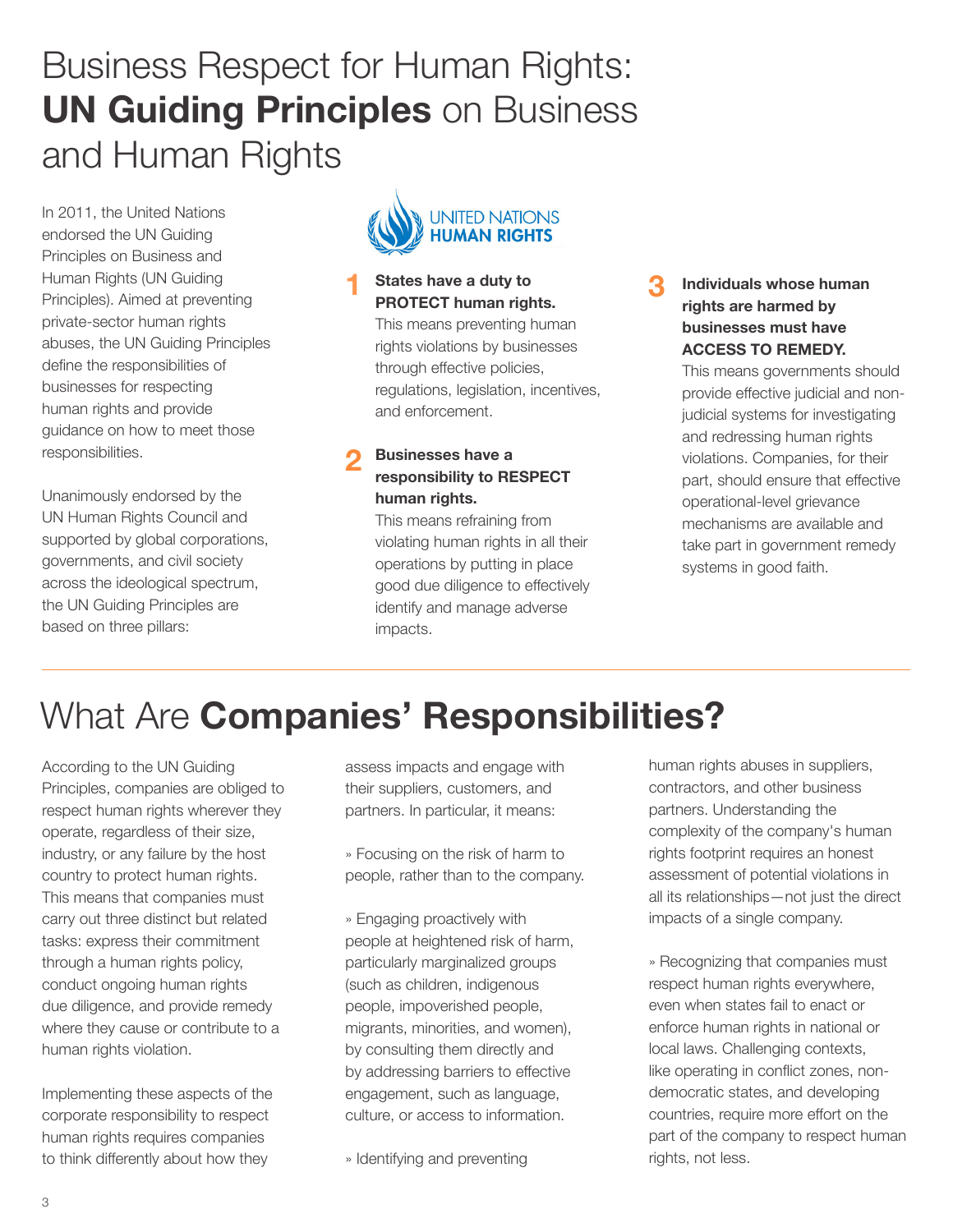### **UN Guiding Principles**

on Business and Human Rights



### **The Future** of Business and Human Rights

The UN Guiding Principles have had a significant impact. They have been incorporated into the OECD Guidelines for Multinational Enterprises, ISO 26000, IFC Performance Standards, Equator Principles, UN Sustainable Development Goals, multilateral trade agreements, and many other international and industry-specific frameworks. They have been endorsed by business and industry organizations representing thousands of companies, civil society organizations and NGOs, and member states of the United Nations. Some governments are currently calling for a binding treaty applicable to business based on the UN Guiding Principles.

Alongside these international developments, many countries have developed national action plans and legislation to implement the UN Guiding Principles domestically, as well as extend regulation of their companies abroad through such extraterritorial legislation as the U.K.'s Modern Slavery Act, the United States' Dodd-Frank conflict minerals legislation, and France's corporate duty of vigilance law. A litany of high-profile extraterritorial lawsuits have expanded the sphere of responsibility for companies, especially around complicity in gross human rights violations. NGOs have begun to publicly

rank companies on their human rights impacts, and investors are beginning to assess companies on these impacts.

These efforts point to the same conclusion: A mandatory legal and social framework for respecting human rights is emerging. And human rights are rapidly becoming a core component of sustainability, not only for businesses, but the world around them. In the future, successful companies will be those that comply, and thrive, in this new legal and normative context.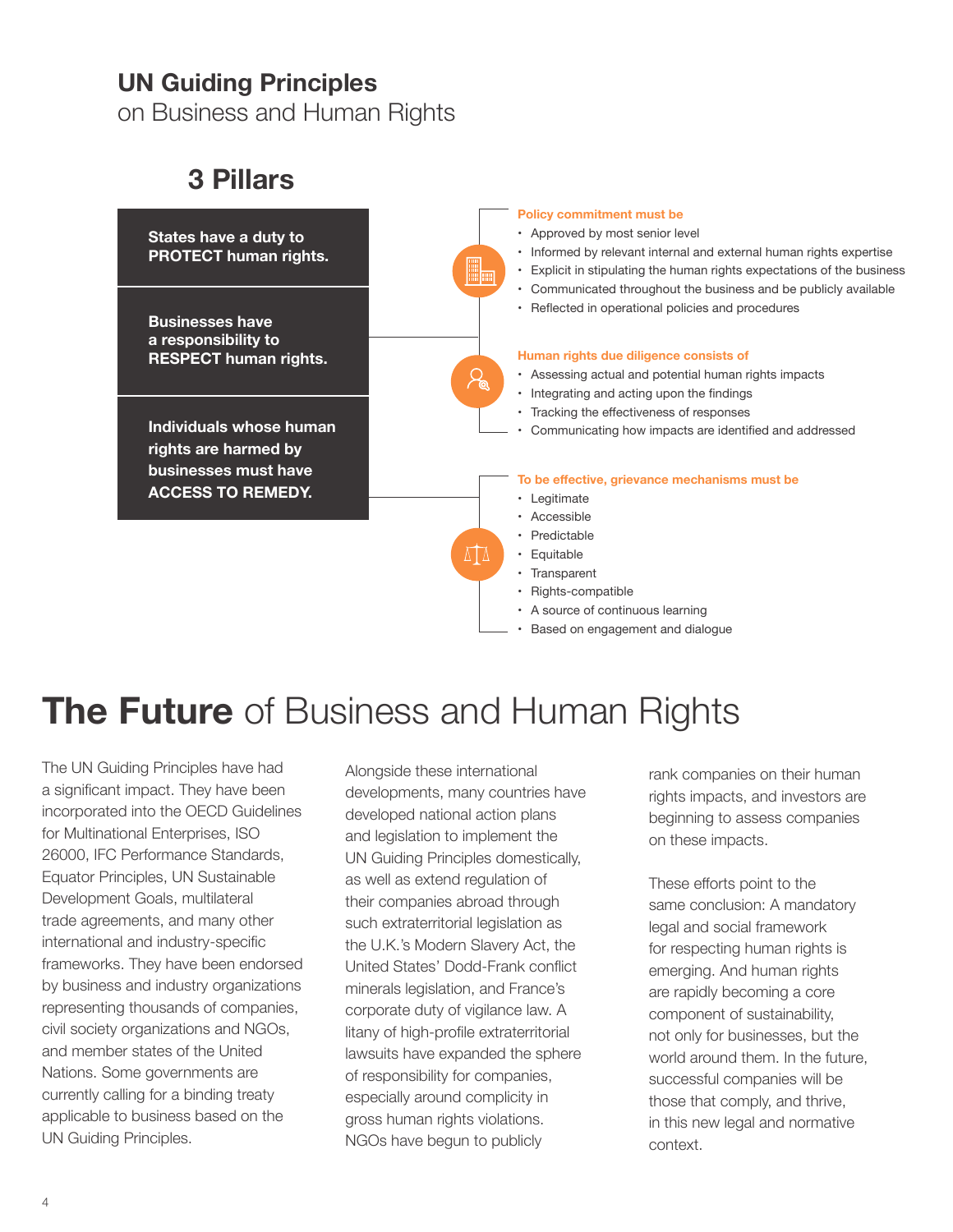# BSR's Approach to Human Rights

For 25 years, BSR has worked with companies to turn the principles of human rights into practice. This includes raising awareness among companies of the importance of the UN Guiding Principles, as well as helping them demonstrate the benefits of the human rights approach for their operations.

Led by the former chair of the UN body tasked with implementing the

relations, and grievance handling.

UN Guiding Principles, BSR's human rights team is made up of industry experts, international lawyers, and issue specialists. BSR's services focus on guiding companies from an entry-level understanding of human rights to a complete implementation of corporate human rights risk mitigation. BSR has conducted more than 200 human rights impact assessments and implementation plans across a range of industries, from high-level corporate

analyses to in-depth field studies.

BSR's signature initiative is the Human Rights Working Group, a forum of 40 companies that share information on human rights management, emerging issues, and key developments in the field. BSR hosts eight regional meetings per year in Asia, Europe, and North America.

companies identify the forums and issues where collaboration can have

the greatest impact.

### **BSR's Human Rights Strategy:**

3-step approach to embedding robust human rights practices in companies



The goal of these activities is the same: **A private sector that knows and manages its negative human rights impacts and works to maximize its positive impacts.** BSR works with companies that share its vision of a world where business treats workers, communities, and customers with dignity and respect as a fundamental part of building a more just and sustainable world.